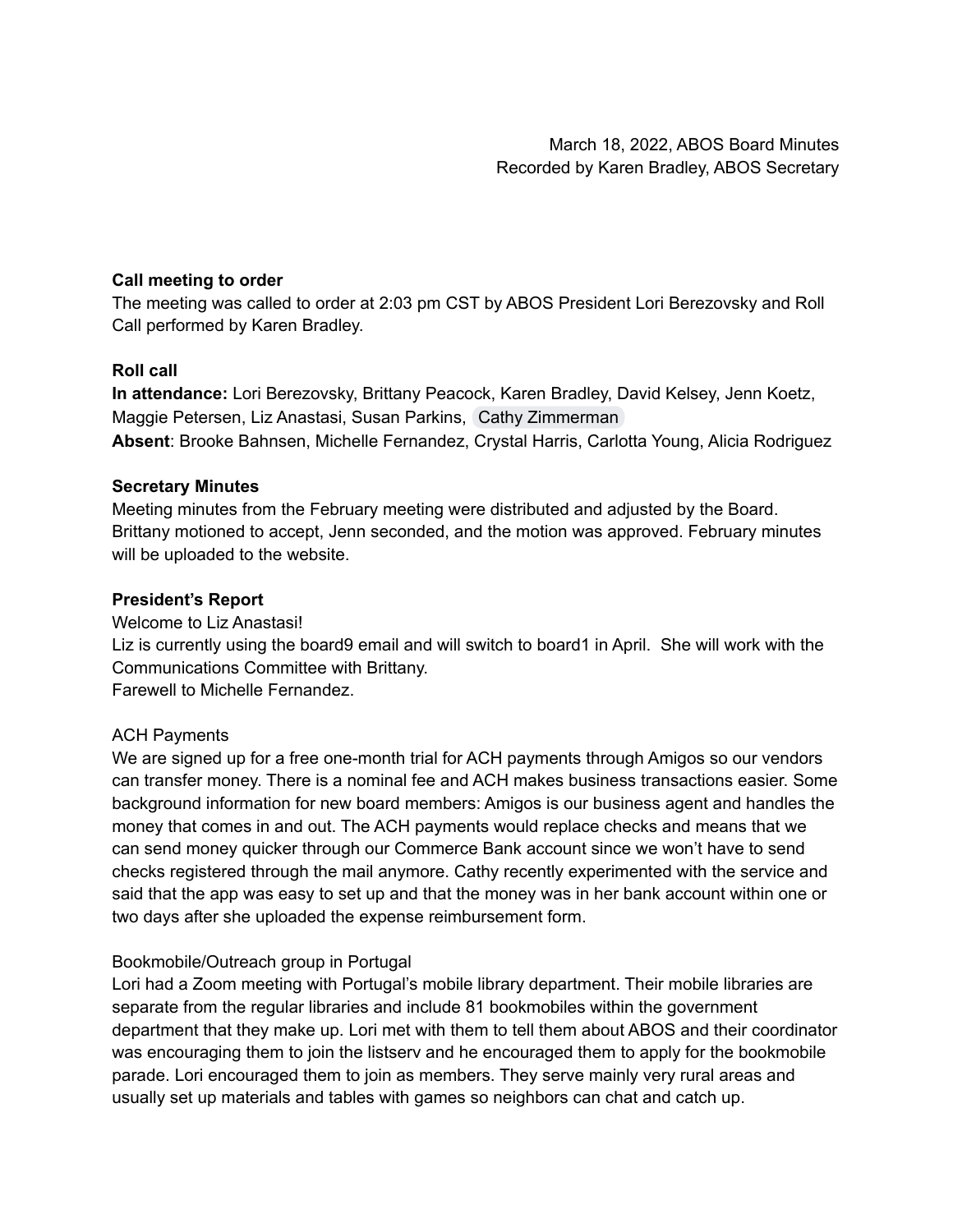### **Treasurer's Report**

David reported in Brooke's absence. We have set up a one month trial for ACH payments in order to save money in the long run. We have paid Amigos for their services this month. The majority of our income is conference registration and vendors which will come later in the year. We have payments coming out over the next several months for the next few years' conference hotel contracts.

### **Committee Reports**

Awards (Carlotta) - absent

### Bylaws (David)

The Board approved the Executive Director position. The bylaws are ready to go out to membership for their vote within the next month. The voting period will be for three weeks and will cover both the Executive Director position and combining Advocacy and Marketing into the Communications Committee.

# BOIR (Maggie)

The Bookmobile Outreach Information Repository is a database of vehicles throughout libraries in the nation. Maggie is scheduling the first meeting soon and has been looking over materials. ABOS has applied for an ILMS grant along with the University of Michigan. Everything has been submitted and we are in a holding pattern.

# Communications (Michelle and Brittany)

The Communications Committee met last week with about 10 attendees. They have been divided into Facebook, Instagram, Twitter, Newsletter, and eblast teams. International Outreach Week is going well. There are 98 submissions so far for the bookmobile parade with additional email submissions and international submissions. National Library Outreach Day is April 6th and there is a link to the submission form for the parade.

### Conference Planning (Lori)

The committee met earlier in March and has several new people. The committee reviewed things that have already been arranged for the conference and went over the things that we still need to address. Author J.A. Jance will speak this year, as will author and poet Laura Tohe. A library tour will be back on the schedule, as a branch of the Scottsdale Public Library is 1.5 miles from our venue. Three committee members volunteered to take conference photos. Susan and Lori will do a site visit April 30-May 2.

### Continuing Education (Jenn)

The Continuing Education committee met at the beginning of the month. A call for proposals was sent out for webinars via the Listserv, and committee members will share that out as well with their area/regional/state networks. The survey was finalized and will be sent out to the membership regarding their desired continuing education topics. The survey will be sent out the week of March 21 and will be due March 31. Driven Discussions will continue to take place as a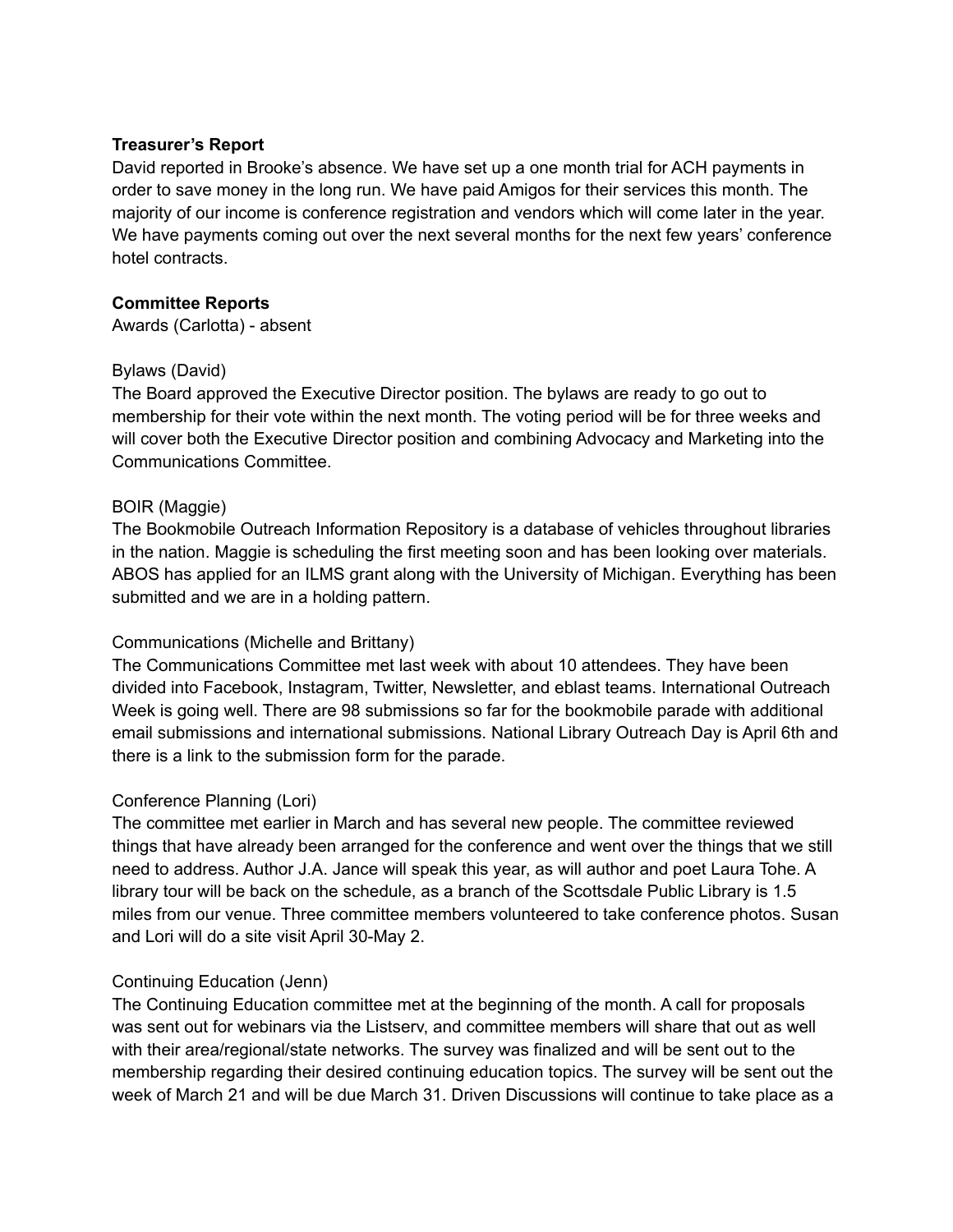regular part of ABOS Continuing Education, occurring 1-2 times per month, and will be moderated by members of the committee. A moderator training will take place so that all committee members are able to cover webinars and Driven Discussions throughout the year.

Finance (Brooke) - absent

Long-Range Planning (Cathy)

2026 search continues and is currently narrowed to four choices

Las Vegas - (Bally's - has parking and The Link - waiting for parking) Houston Hyatt Regency

Wichita Hyatt Regency - food and beverage minimum high but might be able to negotiate Graceland - THe Guesthouse at Graceland

We can't move forward too far in the future because we are dealing with deposits going out for our future sites and must continue to watch our spending.

### Membership (Crystal)

The Membership Committee is looking to meet next week. They will be planning an event around June 17th for Membership Week. This year the focus is on institutional membership. David suggests reaching out to all the libraries that submitted for international week to suggest they sign up for membership. He also suggests that the Membership Committee also reach out to the Bookmobile Parade participants. Cathy suggested putting out an email blast soon regarding the benefits of being a member because the vote for Executive Director is coming up in April and individuals will want to have the ability to vote. We will need to have an official kickoff date for the Membership Campaign in order to promote it for the entire month of April. There will be swag and a raffle during the campaign. We currently have 824 members, 169 lapsed members, and 21 new members for the month of February. Lapsed members should get an email reminder to renew their membership. David is able to run a report quarterly for the lapsed members so that the Membership Committee can contact them directly.

# Technology (David and Alicia)

The Technology Committee meets once a month and is working on the website update in order to make it more user friendly and easier to find things. They are also working on making the continuing education content easier to find behind the paywall. Please send any ideas or suggestions for the website to David.

### Vendors (Cathy)

All the vendors have been invoiced so we should see some income fairly soon.

Gold Sponsors: Farber, Summit, Matthews, MeTernally, Mission Mobile, TechOps, Thorndike

Premium: ACORE shelving, MeScan, Little Free Library, LDV

Uncommitted because of budget: Rifkin, Census Bureau, National Library of Medicine, Overdrive, Baker & Taylor, FE Tech, 4Imprint, ODINE electrical systems, Mind to Care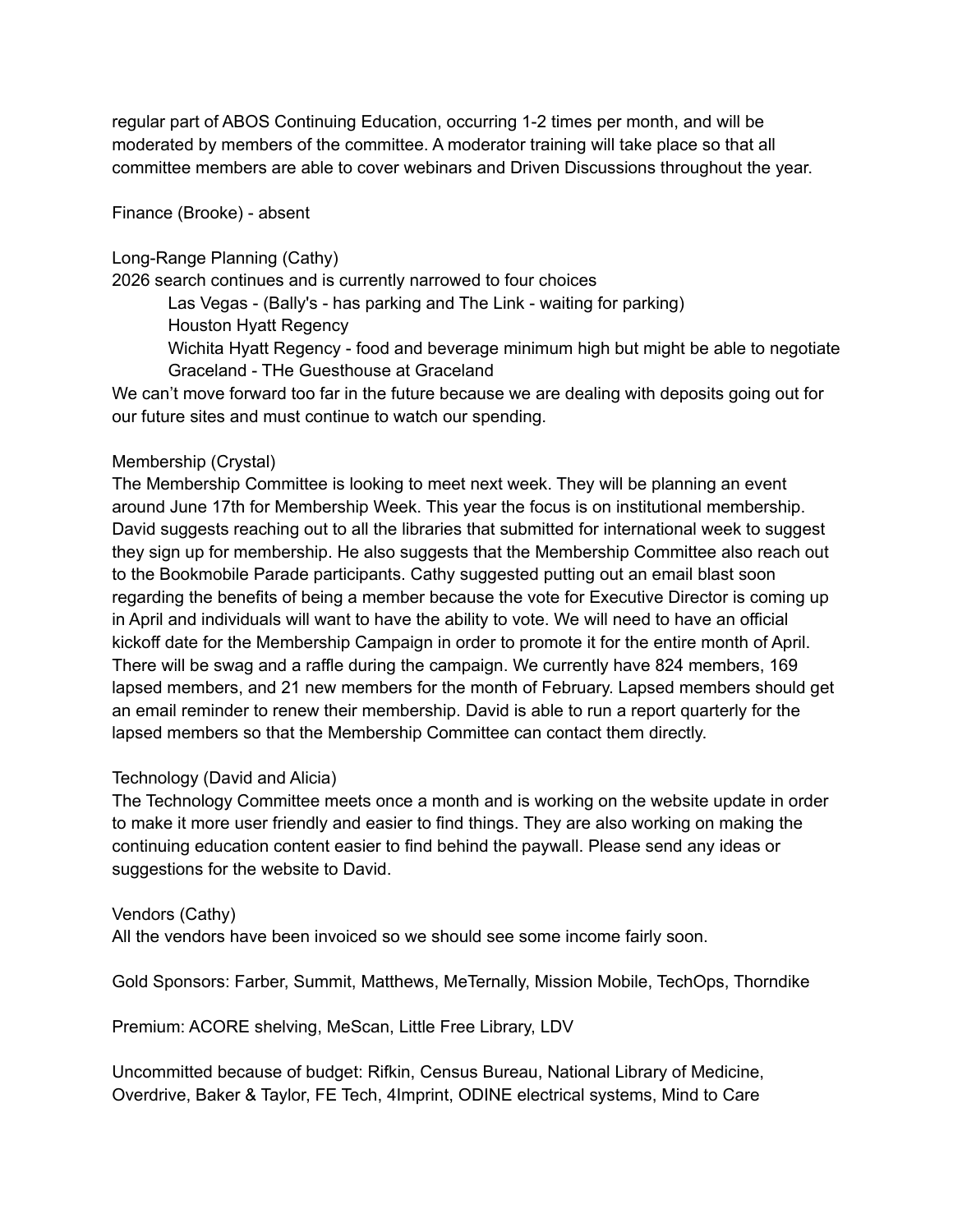No contact: Emporia, Hayley Trikes, Winnebago, Stories in the Cloud, Zoobean, Creative Bug

Affiliate (non profit): Affiliate tables depend on space this year. Additionally, we will ask them to pay for their meals and pre-record a 1 hour presentation as on-demand material for the conference participants to view.

Networking night - Matthews Specialty Vehicles has offered to pick up the cost for the night. They are struggling with expenses for venues nearby and are looking for a 2 hour rental. Cathy will look for an additional vendor that is not a direct competitor to see if someone might be a co host to help offset the cost for Matthews. We might be able to rent out the Immersive Van Gogh Experience if we can find an additional sponsor.

#### **New Business**

Conference Registration pricing is set. The On Demand virtual component will be priced the same as last year's virtual conference. David motioned to pass the registration pricing, Brittany seconded, and none opposed. The motion to accept registration prices for the 2022 in-person conference carried.

#### National Library Outreach Day, April 6 2:16

We will keep things simple this year and Lori will be producing a video about outreach for our website and ALA. We will be sending out a press release for the virtual bookmobile parade and the hashtag is #mybookmobile.

#### April Board Meeting

April's meeting is being moved to April 22 in observance of Good Friday for Easter Celebrating board members.

#### **WHOVA**

The 2021 conference is closing after providing 6 months of digital access. This will be the last year we do an extended access to the presentations. Normally, WHOVA maintains the recordings for three months and going forward we will keep to the 3 month timeline.

#### **Old Business**

#### Final Executive Director discussion

David will officially launch the vote for membership on Monday April 11 and close it April 29, giving members three full weeks to vote. He will send out an email that includes all of the Executive Director information and the link for the survey. The suggestion was made to include a question at the end of the survey that asks if our members plan to attend the 2022 conference in-person. This question will better help us to plan for the conference.